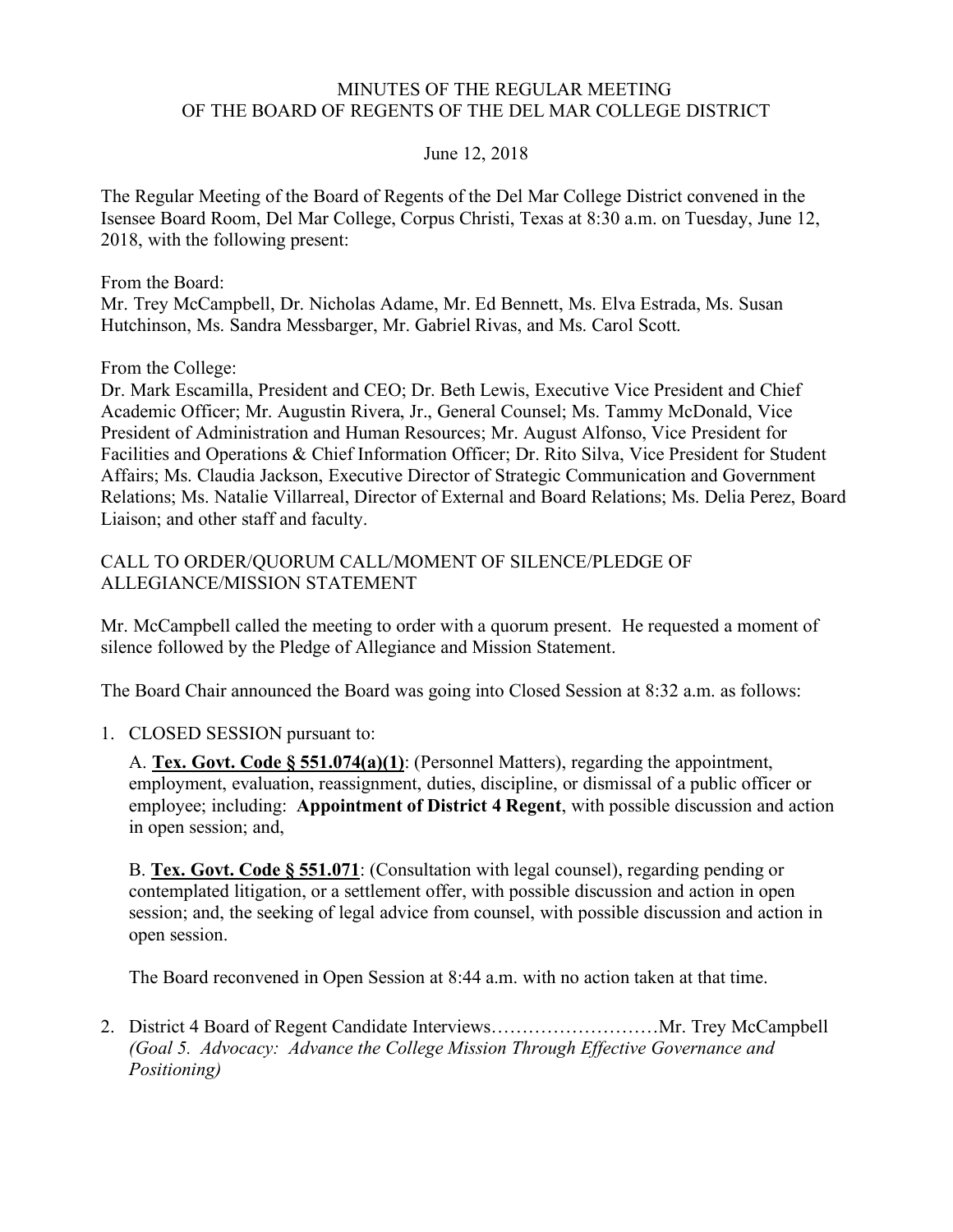Mr. Augustin Rivera, Jr. described the information relating to the interview procedure. The candidates drew for their interview position and each candidate was interviewed in open session.

session.<br>The three candidates were interviewed in the following order: 1. Armando Solis, 2. Dr. Mary Sherwood, and 3. Mr. Raymond Rose. Each candidate provided an introduction and responded to three questions, follow-up questions from the Regents, and each was given an opportunity to wrap up their interview.

The three questions asked to each candidate by Mr. McCampbell are as follows:

- 1. What makes Del Mar College's mission powerful to you?
- 2. What is a Regent's role in a community College and how would you carry that out?
- 3. What do you believe you bring to the Board of Regents that makes you the best qualified to serve?

After the interviews, the Board Chair announced that the Board was going into Closed Session at 9:55 a.m. as follows:

A. **Tex. Govt. Code § 551.074(a)(1)**: (Personnel Matters), regarding the appointment, employment, evaluation, reassignment, duties, discipline, or dismissal of a public officer or employee; including: **Appointment of District 4 Regent**, with possible discussion and action in open session; and,

The Board reconvened in open session at 11:14 a.m.

3. Discussion and possible action related to appointment of District 4 Regent

 ………………………………………………………………………….Mr. Trey McCampbell  *(Goal 5. Advocacy: Advance the College Mission Through Effective Governance and Positioning)* 

 Mr. McCampbell stated that there were eight initial candidates and they chose to interview three: Mr. Armando Solis, Dr. Mary Sherwood and Mr. Raymond Rose. Three wonderful candidates and each brings a great deal of experience, backgrounds and perspectives and that is what made it really difficult. Mr. McCampbell thanked each candidate for their willingness to serve the College and students.

> Mr. Rivas made a motion that the Board appoint Dr. Mary Sherwood to the position of Regent for District 4 for the remainder of the unexpired term. Ms. Estrada seconded the motion. Ms. Scott thanked the three individuals that were interviewed. Ms. Hutchinson thanked the candidates for their commitment to education. There was no further discussion from the Board. There were no public comments. A roll-call vote was taken and the motion carried unanimously, 8-0, with Regents McCampbell, Adame, Bennett, Estrada,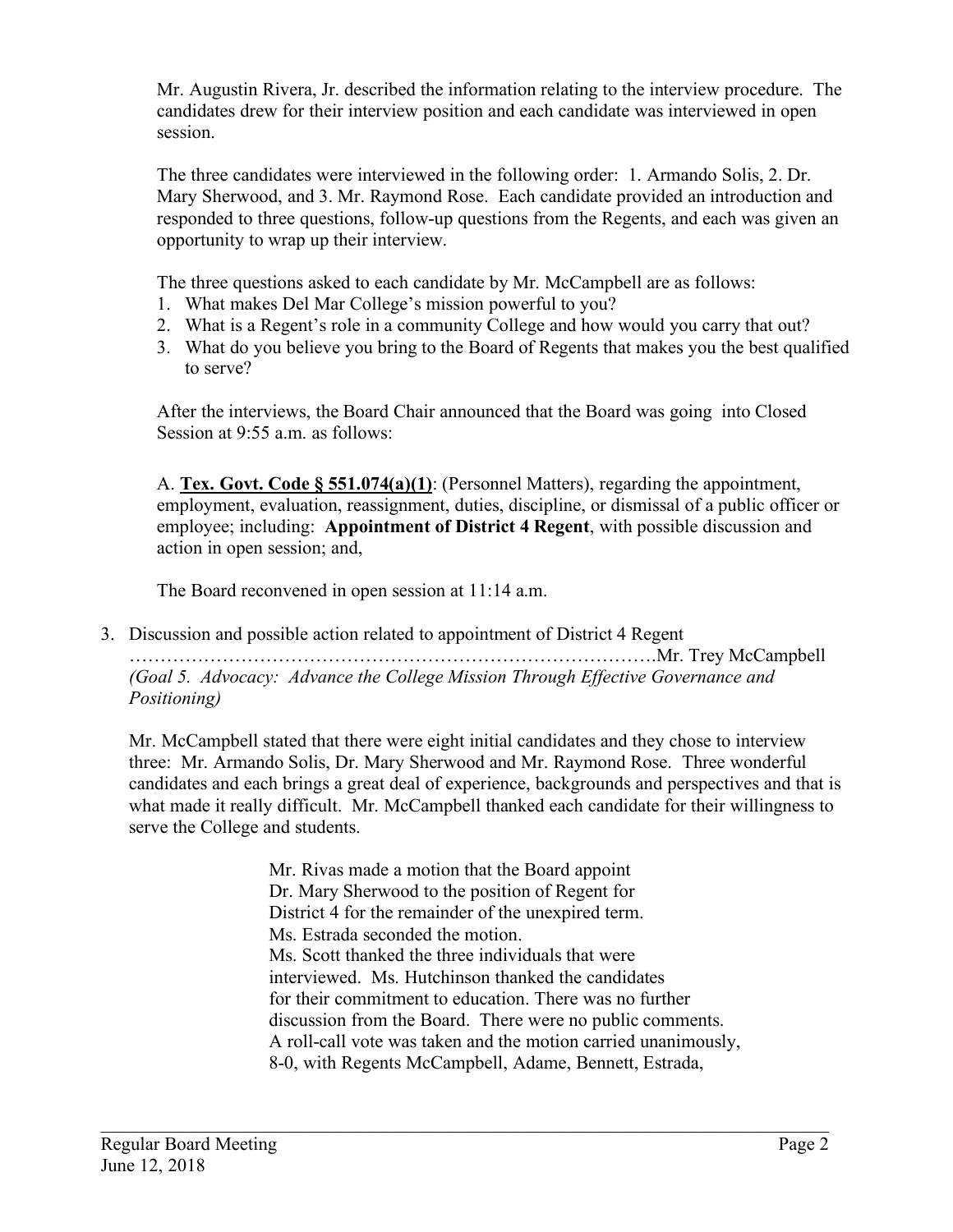Hutchinson, Messbarger, Rivas, and Scott in favor.

 The oath of office will be administered to the duly elected Regent.  *(Goal 5. Advocacy: Advance the College Mission Through Effective Governance and Positioning)* 

 Ms. Jesscia Alaniz administered the oath of office to Dr. Mary Sherwood and Regent Sherwood took her place at the Board Table.

 *(Goal 7. Resources: Ensure Strong Financial and Operational Capacity)*  4. Staff presentation and discussion related to 2018-2019 [Budget......................Ms.](https://Budget......................Ms) Lenora Keas

 Dr. Escamilla, Dr. West, and Tammy McDonald presented the agenda item in Ms. Keas' absence.

The presentation included the following preliminary information:

- Review Budget Timeline & Key Points;
- • Review Mid-Year Adjustment; Projected FY 2017-2018 w/Mid-Year Adjustment \$95,647,615;
- • Discuss an Overview of Enrollment Trends: Unduplicated Credit: 16,060 and Unduplicated Continuing Education: 8,982;
- Review 2019 Strategic Initiatives;
- • Discuss Types of Revenue and Revenue Budget: State Appropriations, Tuition and Fees, and Property Taxes;
- • Review 2019 Proposed Expenditure Budget; Budget Increase FY 2018 to FY 2019 of \$1,211,606, 1% change;
- • Review Maintenance and Operations Tax Rate Related to Budget: Proposed Budget: \$52,925,447, Proposed Tax Rate: 0.205700/\$100;
- • Discuss Debt Service Budget and Rate: Debt Service Obligation: \$18,500,409, and Debt Service Tax Rate: 0.072766/\$100;
- • Recommendation of Combined Tax Rate: Preliminary Combined Tax Rate of 0.278466/\$100.

 $\_$  , and the contribution of the contribution of the contribution of the contribution of  $\mathcal{L}_\text{max}$ 

 Dr. Escamilla, Dr. West and Tammy McDonald responded to questions from the Regents during the presentation.

**RECESS FOR LUNCH:** The meeting was recessed for lunch at 12:29 p.m.

The meeting reconvened at 1:11 p.m.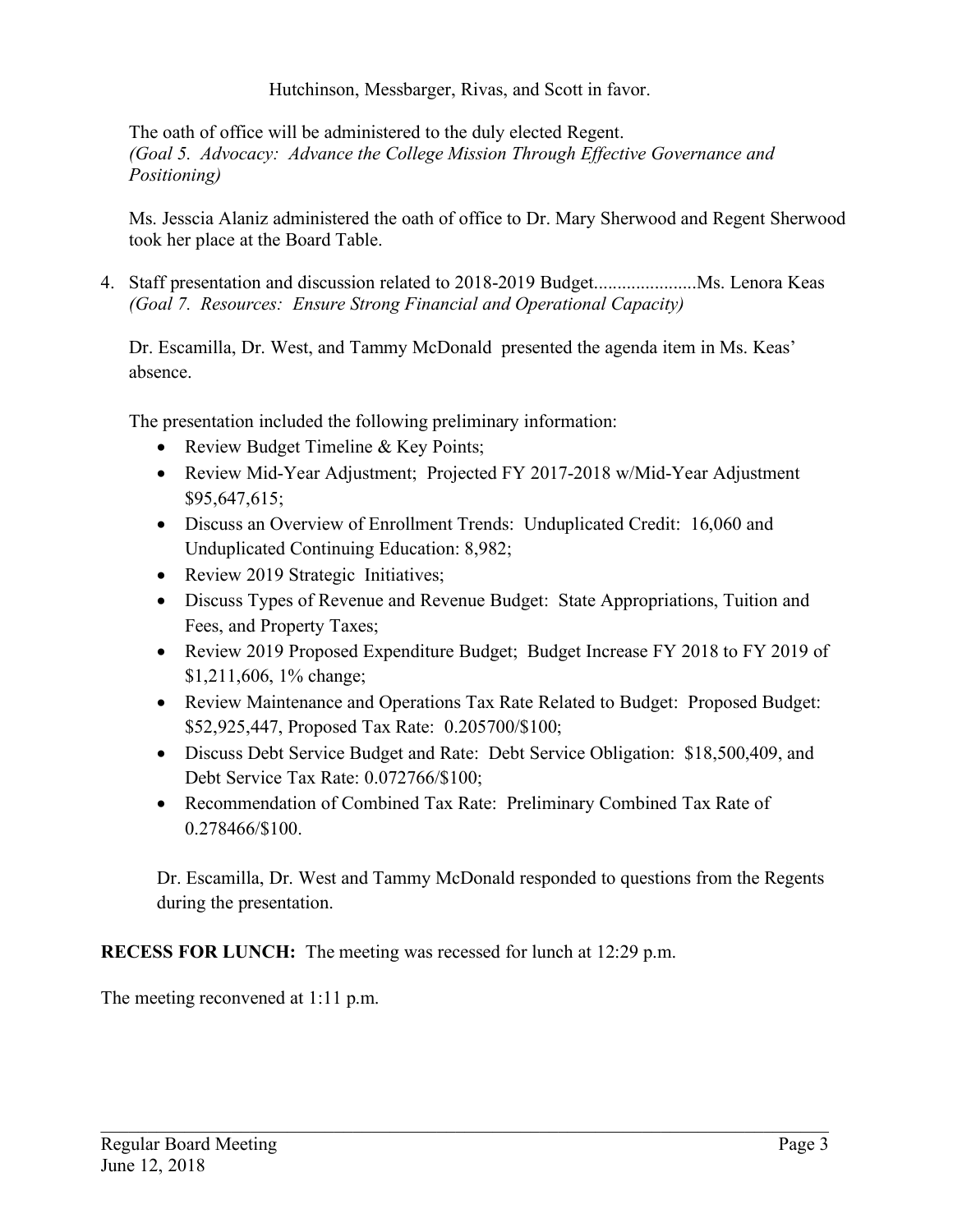## RECOGNITIONS:

## **Students and Staff**

• Dr. Diana Ortega-Feerick successfully completed the 2017-2018 New Leadership Academy (NLA) Fellows Program sponsored by the National Forum on Higher Education for the Public Good and the American Association of Hispanics in Higher Education

(AAHHE)[…………………………………………………](https://AAHHE)�������������������..��.Dr)..…….Dr. Rito Silva

*(Goal 3. Professional Initiatives: Provide Innovative, Relevant, and Meaningful Opportunities)* 

 Dr. Silva congratulated Dr. Diana Ortega-Feerick, Assistant Dean of Student Engagement and Retention, for successfully completing the 2017-2018 New Leadership Academy Fellows Program sponsored by the National Forum on Higher Education for the Public Good and the American Association of Hispanics in Higher Education. This program helps prepare talented leaders to acquire greater responsibility through influential positions within their institutions and to be an influential voice in society. Dr. Silva also congratulated Dr. Ortega-Feerick for successfully completing her dissertation in December.

# **Faculty**……………………………………………………………………..………Dr. Beth Lewis

• Luke Markert: Elected as a Nominating Committee Member for the PTA Educator Special Interest Group, a component of the APTA Academy of Education *(Goal 3. Professional Initiatives: Provide Innovative, Relevant, and Meaningful Opportunities)* 

This recognition was moved to next month's agenda.

## STAFF REPORTS:

 *(Goal 1. Student Learning Success: Ensure Exceptional Educational Opportunities for All*  • 2016-2017 Instructional Program Review Process and Status [Report...](https://Report...�...Dr)......Dr. Beth Lewis *Students)* 

 Dr. Lewis reported that the Instructional Program Review is a collaborative and systematic method of analyzing components of an instructional program with the intent of improving its quality. She provided information relating to the review process, the seven core criteria and the four possible outcomes which include positive, conditional, probationary and terminate.

The status report on 2017 reviews is as follows:

 *Positive*: Air Conditioning, American Sign Language/Interpreter Preparation, Building Maintenance, Communications, Criminal Justice, ESOL, Kinesiology, Nondestructive Testing, Pharmacy Technician, Psychology, Sound Recording Technology, and Speech.  *Still Under Review*: Biology, Geology, Mexican-American Studies, and Physics; and *Terminate*: Engineering Technology, which Dr. Lewis will discuss later in the agenda.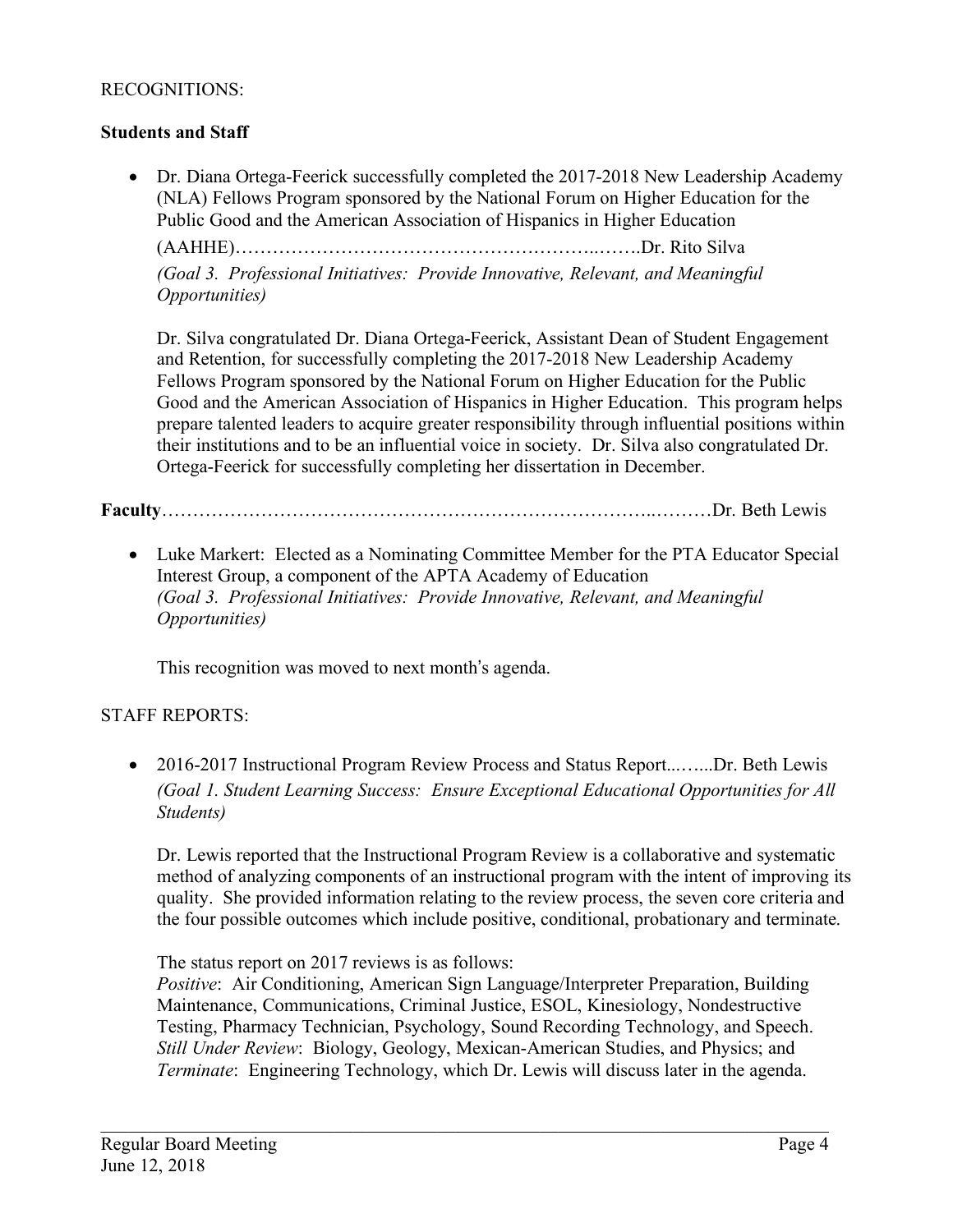Dr. Lewis responded to questions from the Regents.

 Dr. Escamilla stated that this dialogue is important and evidence that would be submitted as part of the review with SACSCOC in the ten year evaluation and required in order to update the Board on program reviews.

 *(Goal 7. Resources: Ensure Strong Financial and Operational Capacity)*  • Hurricane Preparedness[……………………………………………………](https://Preparedness��������������������.Dr).Dr. Beth Lewis

Dr. Lewis reported that the College is preparing for Hurricane Season as follows:

- • Divisions are updating their business continuity plans with contact information for employees, including their likely evacuation information;
- • Divisions will begin an inventory of their areas for special conditions that will need unusual accommodations in the event of a hurricane with mandatory evacuation and evaluating current supplies on hand;
- Reviewing standard MOUs with vendors;
- Revising the critical incident organizational chart; and
- • Designating employees for stage 0 (DMC's first responders) and stage 1 responders after a hurricane.

Dr. Lewis responded to questions from the Regents.

 • THECB 60x30TX Strategic Plan Update……………………...………Dr. Kristina Wilson  *(Goal 6. Partnerships: Expand Opportunities for Mutually-Beneficial Alliances)* 

 Dr. Wilson provided an overview of the Texas Higher Education Coordinating Board's 60x30TX Plan. Since launching the plan the state realized that even though the goals are very broad and visionary, they are hard to make actionable on the regional or institutional level. They have developed institutional or regional targets. Dr. Wilson described the 60x30TX Goals and provided detailed information on each goal: Goal One: Educated Population; Goal Two: Completion; Goal Three: Marketable Skills; and Goal Four: Student Debt

 The next steps are identifying meaningful Key Performance Indicators (KPIs) for Del Mar College and develop the new strategic plan.

 $\_$  , and the contribution of the contribution of the contribution of the contribution of  $\mathcal{L}_\text{max}$ 

Dr. Wilson and Dr. Escamilla responded to questions from the Regents.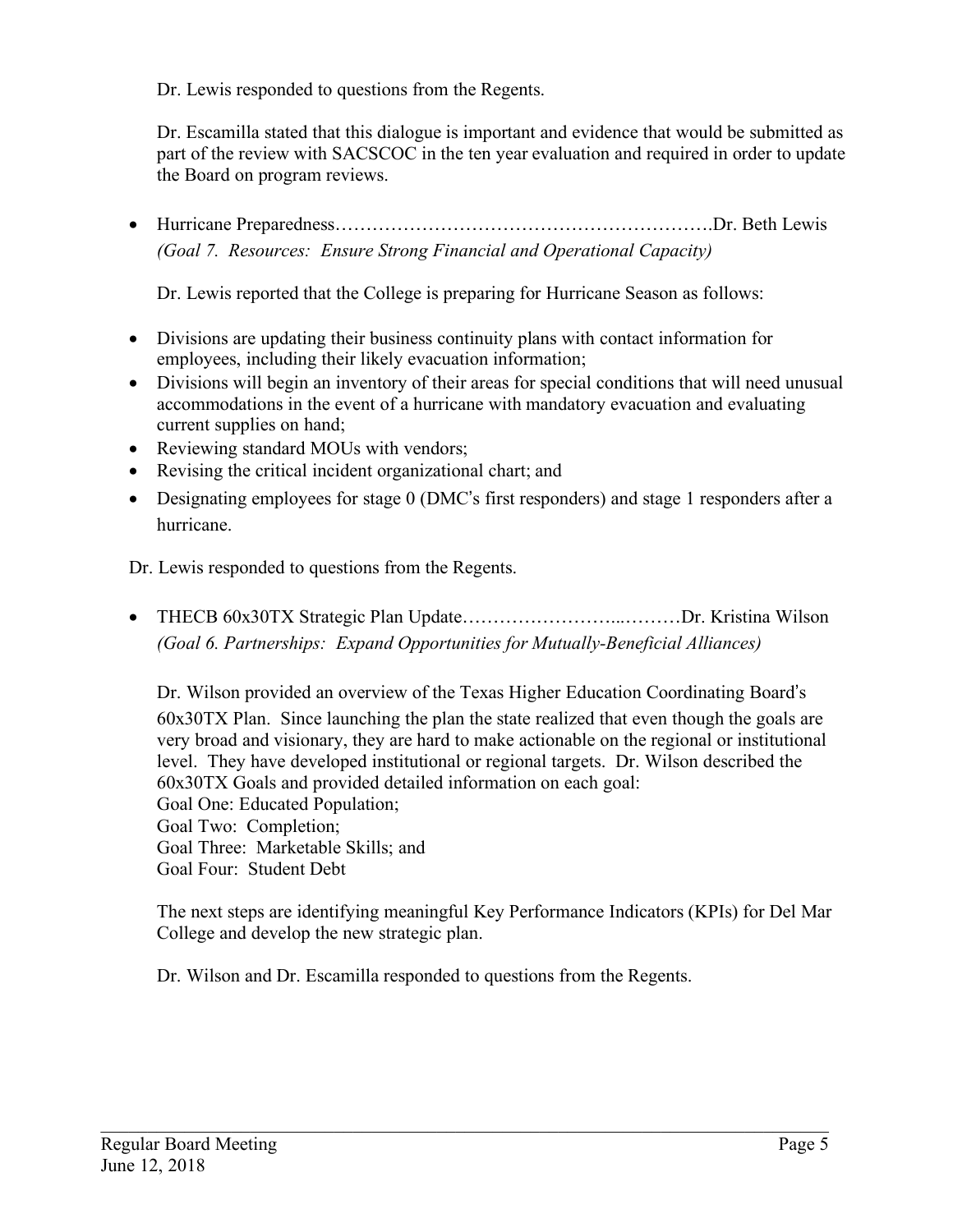• Design Calendar for the South Side Campus – Five Month Look Ahead from

 *(Goal 7. Resources: Ensure Strong Financial and Operational Capacity)*  Gensler/ Turner Ramirez Architects…..[…………………………](https://Architects�..����������..�..Mr)..…..Mr. August Alfonso

 Mr. Alfonso reported that the College's administration met with the design architects to create a planning calendar. They met with Gensler/Turner Ramirez Architects, AG/CM and Facilities Programming. Mr. Alfonso reviewed the planning calendar, including future meetings for the Board of Regents.

• Delinquent Tax Reimbursement from sale of 1914 [Courthouse](https://Courthouse�.�.Ms)........Ms. Claudia Jackson *(Goal 7. Resources: Ensure Strong Financial and Operational Capacity)* 

 Ms. Jackson reported that the Board elected to join the Tax Increment Reinvestment Zone #3 in 2010. The TIRZ #3 Board has periodically looked at projects that would allow the use of the aggregate funding to make those projects possible. Since the College joined the TIRZ fund in 2010 there has been roughly \$1M set aside in this fund. Late last month the Nueces County Courthouse Development Partners LLC purchased the 1914 Courthouse and in that purchase the developer will pay back all of the delinquent taxes to Del Mar College, which is approximately \$110,000.

Ms. Jackson responded to questions from the Regents.

COLLEGE PRESIDENT'S REPORT…………………………………...……Dr. Mark Escamilla

 • Chief Financial Officer Update  *(Goal 7. Resources: Ensure Strong Financial and Operational Capacity)* 

 Dr. Escamilla reported that the College has come together and made a selection and Mr. Raul Garcia will be the next CFO. He went through extensive interviews in May and he will begin his duties at Del Mar College on August 1, 2018.

• May 9, 2018: Flour Bluff Business Association Guest Speaker  *(Goal 6. Partnerships: Expand Opportunities for Mutually-Beneficial Alliances)* 

Dr. Escamilla presented to the Flour Bluff Business Association on May  $9<sup>th</sup>$ . The Flour Bluff Business Association is a strong group and he was glad to present information relating to the College.

• May 11, 2018: Spring Semester Graduation  *(Goal 1. Student Learning Success: Ensure Exceptional Educational Opportunities for All Students)* 

Del Mar College's Spring Graduation was held on May  $11<sup>th</sup>$ . He provided information relating to the similarity in how the numbers are trending compared to last Spring, which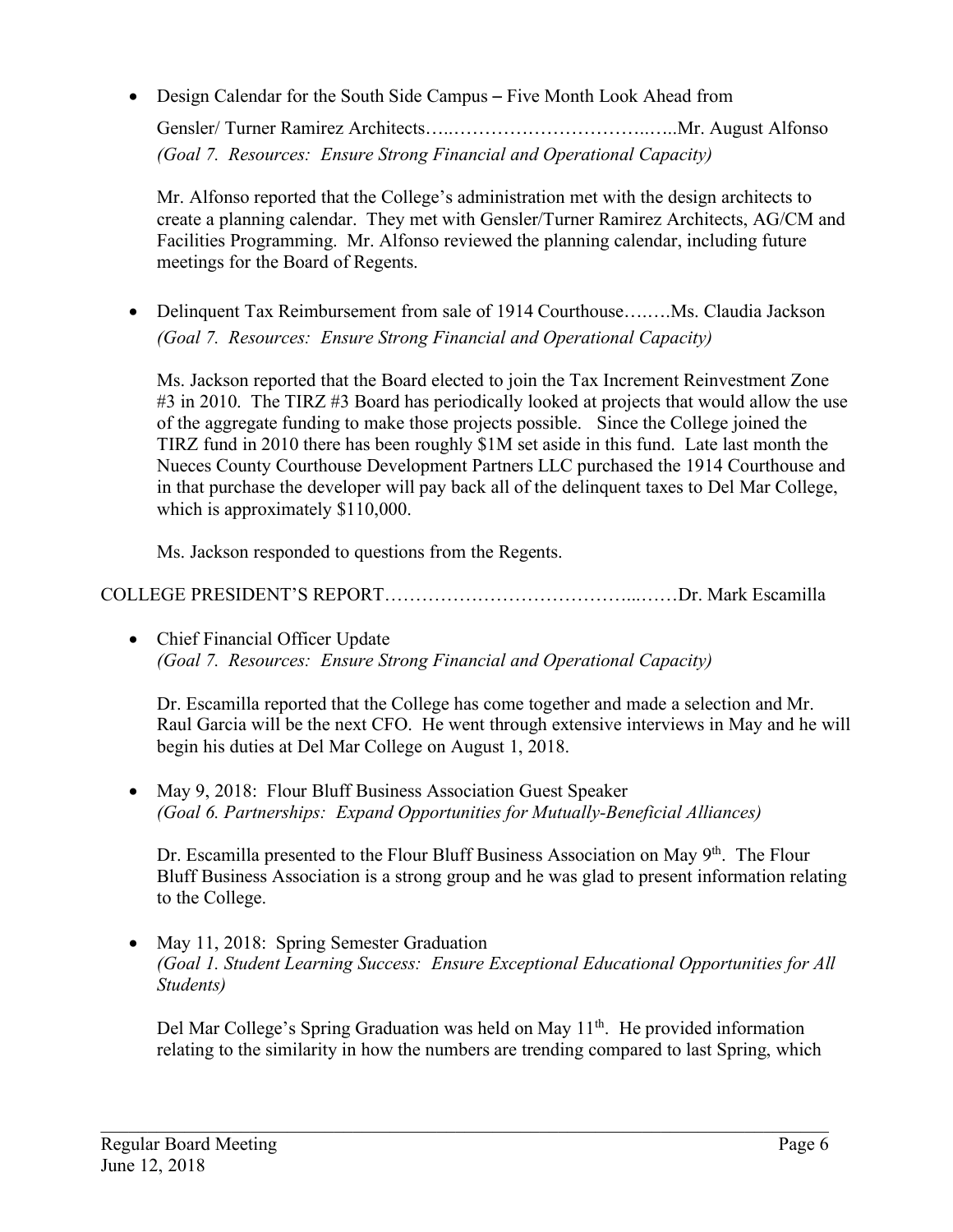was the College's largest graduate group. He stated that it was one of the most emotionally charged graduations in several years.

 • May 18, 2018: Texas Tribune Panel, Texas A&M University Corpus Christi *(Goal 3. Professional Initiatives: Provide Innovative, Relevant, and Meaningful Opportunities)* 

Dr. Escamilla reported that on May 18<sup>th</sup> he participated in the Texas Tribune Panel at A&M Corpus Christi to discuss post Hurricane Harvey recovery for the College and what it has meant in the student's lives that were affected, including budget impacts and additional related information.

• May 21, 2018: Steering Committee Meeting for Executive Ed.D. Program at UT-Austin *(Goal 3. Professional Initiatives: Provide Innovative, Relevant, and Meaningful Opportunities)* 

 Dr. Escamilla participated in the Steering Committee in Austin for the new Executive Ed.D. Program at the University of Texas. He is proud to serve on that committee, serving the College of Education.

 • June 1, 2018: 2018 CCATT Annual Conference Presentation *(Goal 5. Advocacy: Advance the College Mission Through Effective Governance and Positioning)* 

 Dr. Escamilla and several Regents attended the CCATT Conference held in Ft. Worth, Texas. This conference was one of the best conferences he has attended; it was put together by the Association for the Trustees.

# REGENT'S COMMENTS:

• CCATT Annual Conference, June 1-2, 2018

 ………………………….Ms. Sandra Messbarger, Mr. Gabriel Rivas, and Ms. Carol Scott *(Goal 5. Advocacy: Advance the College Mission Through Effective Governance and Positioning)* 

 Regents Rivas, Messbarger, and Scott provided a brief overview of the CCATT Annual Conference which they attended. Regent Scott was selected as Chair Elect for the Association.

# PENDING BUSINESS:

 Status Report on Requested Information  *(Goal 5. Advocacy: Advance the College Mission Through Effective Governance and Positioning)*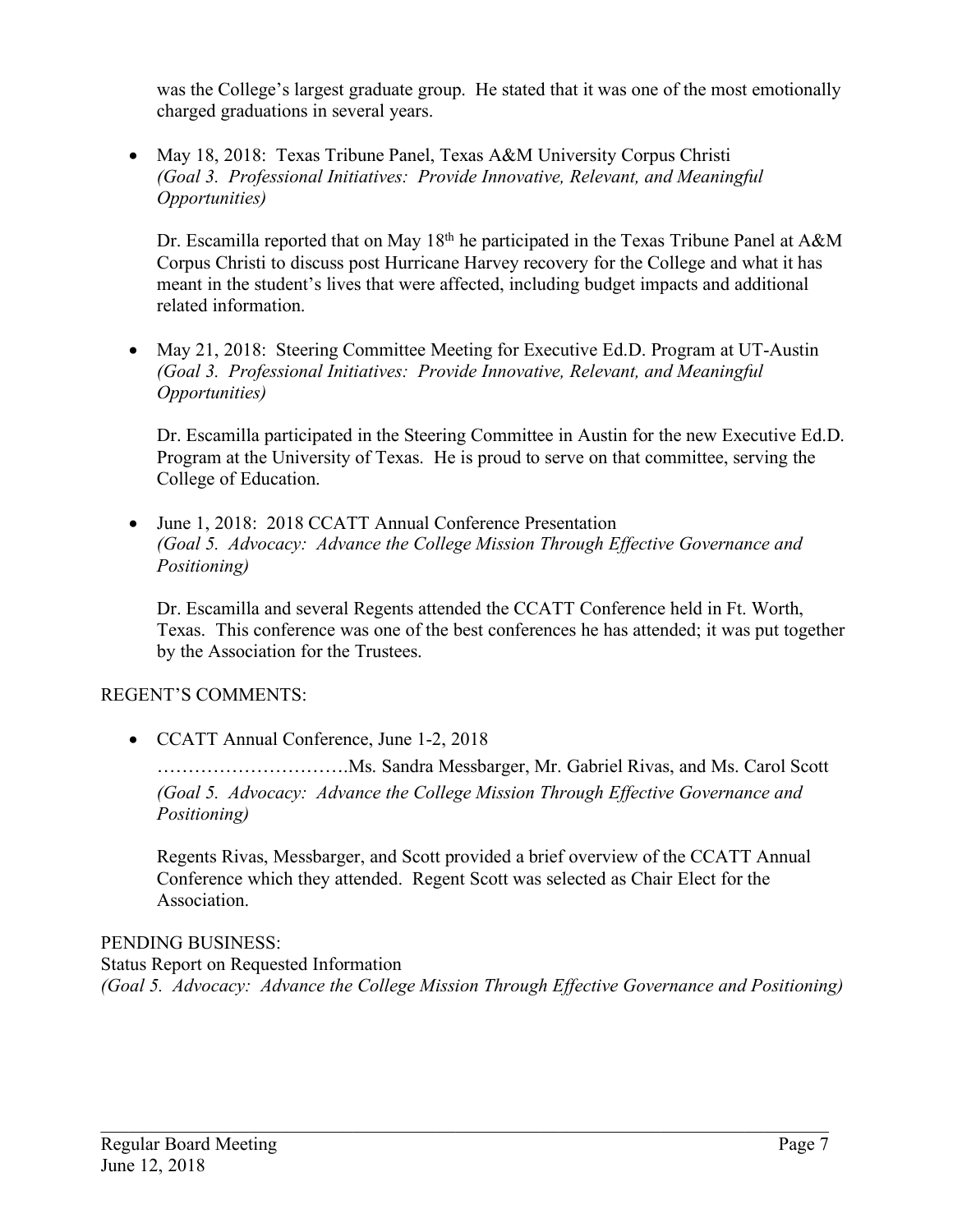# CONSENT AGENDA

## Notice to the Public

 *The following items are of a routine or administrative nature. The Board of Regents has been furnished with background and support material on each item, and/or it has been discussed at a previous meeting. All items will be acted upon by one vote without being discussed separately unless requested by a Board member or a citizen, in which event the item(s) will immediately be withdrawn for individual consideration in their normal sequence after the items not requiring*  separate discussion have been acted upon. The remaining items will be adopted by one vote.

## CONSENT MOTIONS:

 *(At this point the Board will vote on all motions not removed for individual consideration.)* 

## ITEMS FOR DISCUSSION AND POSSIBLE ACTION:

- 5. Approval of Minutes: Regular Board Meeting, April 10, 2018 Called Meeting, April 16, 2018  *(Goal 5. Advocacy: Advance the College Mission Through Effective Governance and Positioning)*
- 6. Acceptance of Investments for May 2018  *(Goal 7. Resources: Ensure Strong Financial and Operational Capacity)*
- 7. Acceptance of Financial Statement for April 2018  *(Goal 7. Resources: Ensure Strong Financial and Operational Capacity)*

 There was no further discussion from the Board. There McCampbell, Adame, Bennett, Estrada, Hutchinson, Messbarger, Rivas, Scott, and Sherwood in favor. Mr. Rivas made a motion to approve the consent agenda items. Ms. Hutchinson seconded the motion. were no public comments. A voice vote was taken and the motion carried unanimously, 9-0, with Regents

# REGULAR AGENDA

8. Discussion and possible action related to the use of 2014 Bond Funds for the replacement of the Venters Building Fire Alarm System and authorizing the administration to refund College budget accounts to pay for the [project……………………….Mr](https://project���������.Mr). August Alfonso *(Goal 7. Resources: Ensure Strong Financial and Operational Capacity)* 

Mr. Alfonso reported that on June 26, 2017, the College issued RFP 2017-13 for the replacement of the Venters Building Fire Alarm System. The system became inoperable and required a comprehensive replacement in order to meet the fire and safety code. The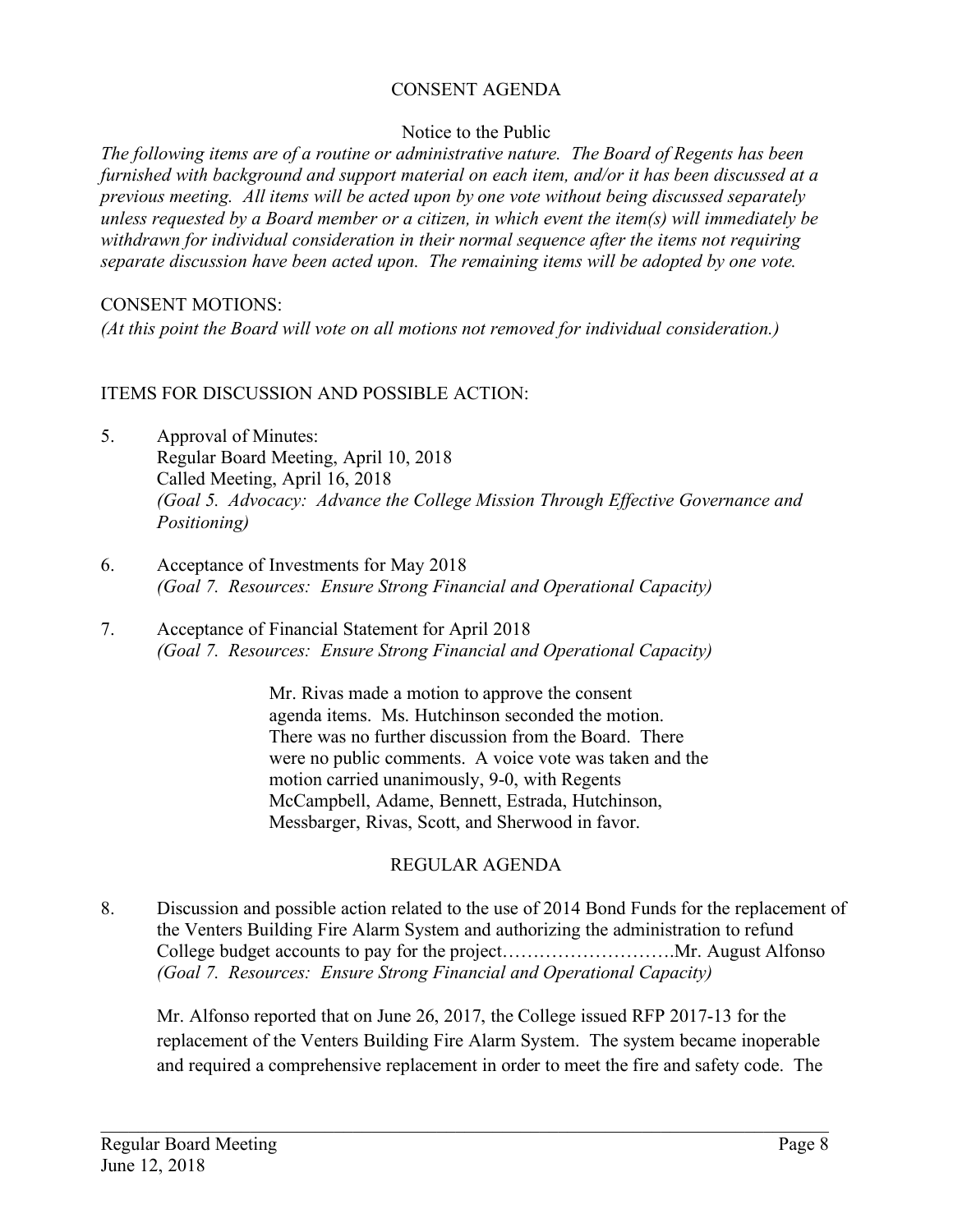project began in June 2018 and they expect full completion by the end of the month. The project engineer was Stridde Collins & Associates Inc., and the project contractor was Circle Industries, Inc. with a total cost of [\\$230,289.13.](https://230,289.13) Administration recommends the use of 2014 Bond Funds to refund College budget accounts that were used to pay for the Venters Building Fire Alarm System.

Mr. Alfonso responded to questions from the Regents.

 to use 2014 Bond Funds to refund College budget accounts that were used to pay for the Venters Building Fire Alarm. Ms. Messbarger seconded the motion. There was no further discussion from the Board. There were no public comments. A voice vote was taken and the motion carried unanimously with Regents Adame, Bennett, Estrada, Hutchinson, McCampbell, Messbarger, Rivas, Scott, and Sherwood in favor. Ms. Scott made a motion to accept administration's recommendation

 9. Discussion and possible action related to the use of 2014 Bond Funds for the design and construction of two Marquee Digital Signs for the West Campus and authorizing the administration to proceed with the project……………………………Mr. August Alfonso  *(Goal 7. Resources: Ensure Strong Financial and Operational Capacity)* 

 Mr. Alfonso stated that the 2014 Bond allocated \$600,000 to address the need for marquee signage for Del Mar College sites. Administration recommends authorization to proceed with the following projects: design and build two marquee digital monument signs at the West Campus, with both signs located at the Campus Edge along Old Brownsville and Airport Road. Mr. Alfonso introduced Brian Binek from Turner Ramirez Architects to discuss the proposed marquees.

Dr. Escamilla and Mr. Alfonso replied to questions from the Regents.

 After discussion and input from the Board, Dr. Escamilla recommended bringing this item back to the Board at a future meeting with more information on the numbers.

Mr. McCampbell agreed that this item be tabled until a future meeting.

 10. Discussion and possible action related to the deletion of the Engineering Technology Program…………………………………………………….………………Dr. Beth Lewis  *(Goal 1. Student Learning Success: Ensure Exceptional Educational Opportunities for All Students)* 

 Dr. Lewis explained the recommendation of deactivating the Engineering Technology Program and supporting certificates due to decreases in area job growth, changes in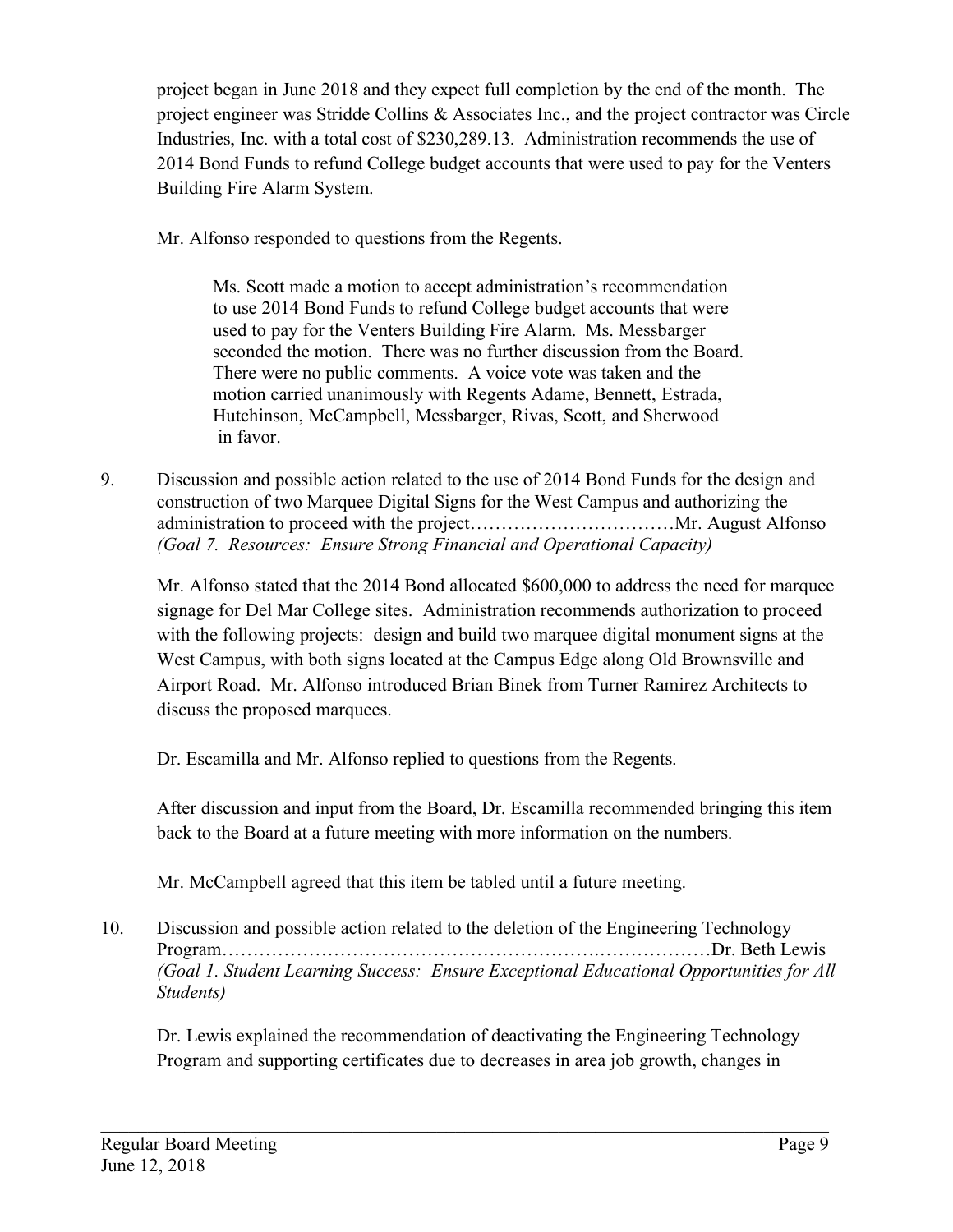technical skill in the industry and declining enrollment and graduation rates over the last several years. There have been six graduates in this program since Spring of 2015, and that includes all four certificates and the degree. Remaining students will migrate to instrumentation, process technology, or mechatronics. There is one faculty member and he will be reassigned to teach other classes.

Dr. Lewis responded to questions from the Regents.

Note: Dr. Sherwood temporarily stepped out of the Board Room.

 recommendation. Mr. Rivas seconded the motion. There was no further discussion from the Board. There were no public comments. A voice vote was taken and the motion carried unanimously, 8-0, amongst Regents present, with Regents Adame, Bennett, Estrada, Hutchinson, McCampbell, Messbarger, Rivas, and Scott in favor. Ms. Scott made a motion to accept administration's

11. Discussion and possible action related to the addition of the new AAS Advanced Technology and Robotics/Mechatronics [Degree…………………….…….Dr.](https://Degree��������.��.Dr) Beth Lewis *(Goal 1. Student Learning Success: Ensure Exceptional Educational Opportunities for All Students)* 

 Dr. Lewis described the proposed new AAS Advanced Technology and Robotics/Mechatronics Degree, providing details pertaining to the field, job market, and institutional capacity. This degree is based on advisory committee feedback, environmental scanning, and a feasibility study that aligns with current industry trends. If approved, this degree will be offered in Fall 2019. Currently, the colleges in our region that offer this degree are Houston Community College and South Texas College. This degree is a blending of several disciplines, robotics, electronics, instrumentation and computer control systems.

Dr. Lewis responded to questions from the Regents.

 recommendation of this degree. Mr. Rivas seconded the motion. There was no further discussion from the Board. There were no public comments. A voice vote was taken and the motion carried unanimously, 9-0, with Regents Adame, Bennett, Estrada, Hutchinson, McCampbell, Messbarger, Rivas, Scott, and Sherwood in favor. Ms. Estrada made a motion to accept administration's

12. Discussion and possible action related to the new AAS Electrical Transmission and Distribution Systems Technology [Degree…………………………...……..Dr](https://Degree����������...��..Dr). Beth Lewis